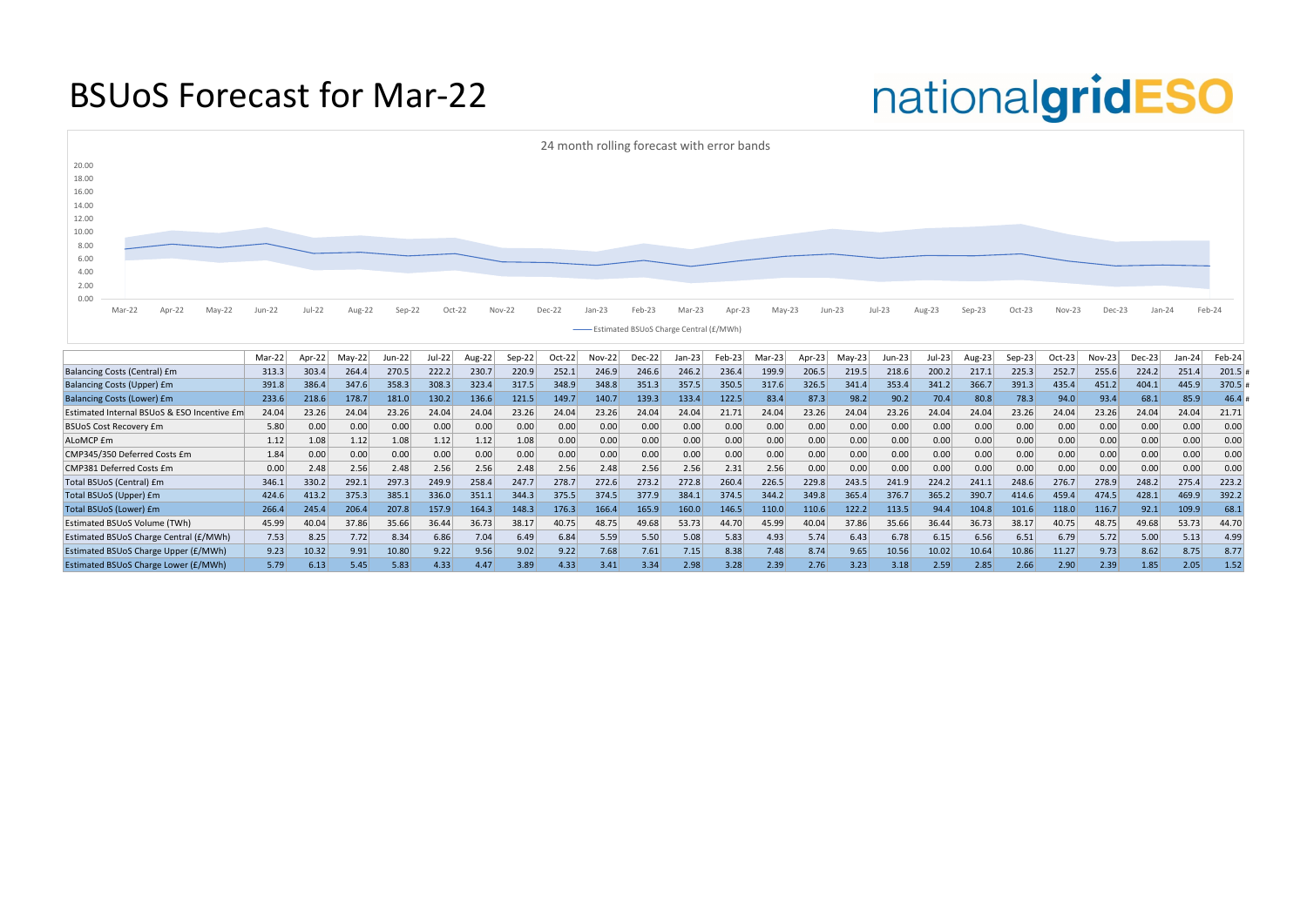

# nationalgridESO

| Aug-22  | $Jul-22$ |
|---------|----------|
| $10.7*$ | 11.1     |
| $75.3*$ | 41.1     |
| $2.1*$  | 2.2      |
| $36.3*$ | 41.8     |
| $24.7*$ | 23.7     |
| 81.6#   | 102.3    |
| 230.7   | 222.2    |

#### Balancing Costs Central Forecast Breakdown for next 6 months